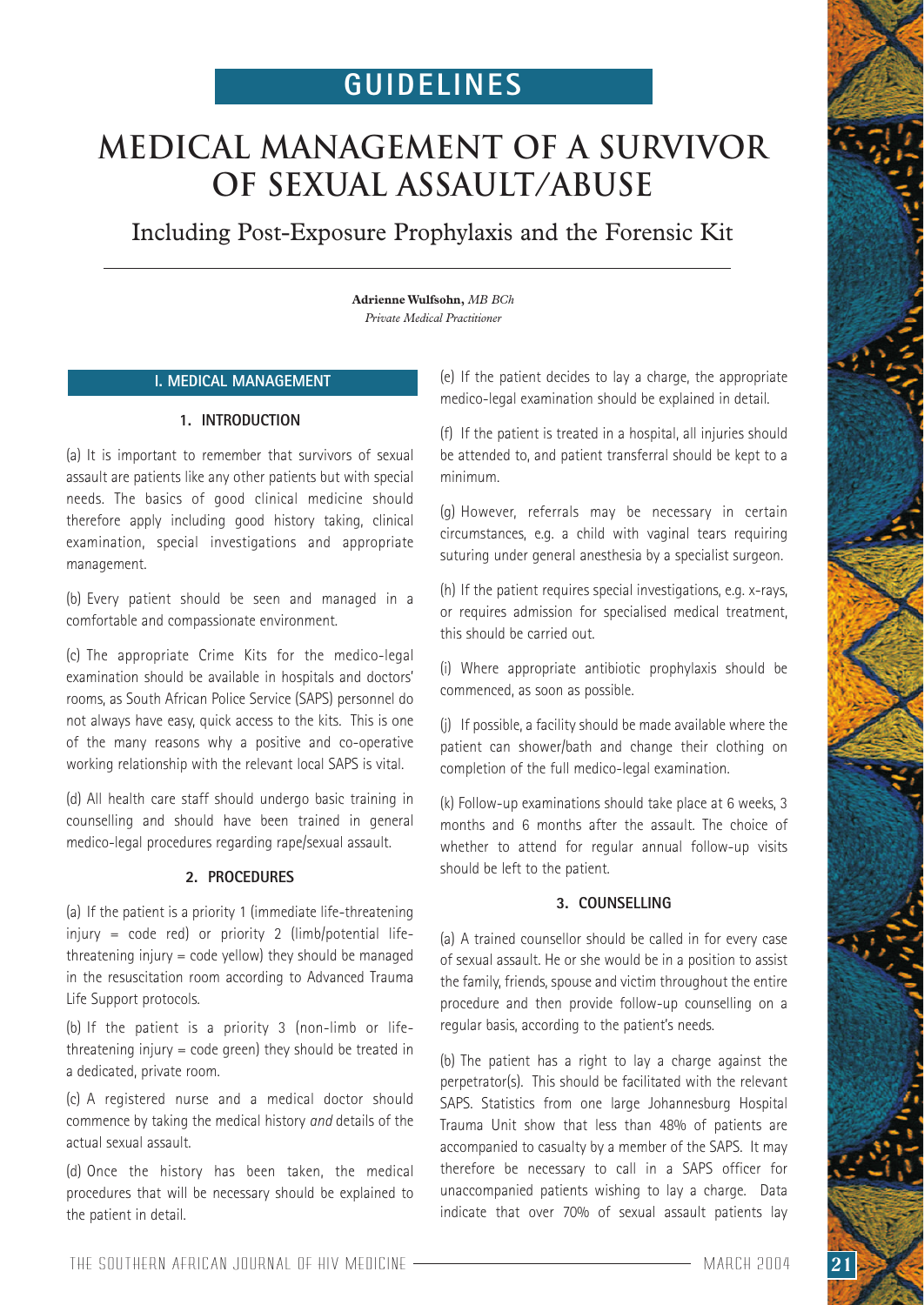charges against the perpetrator(s), with appropriate treatment and explanations.

(c) Experience has shown that patients who see a counsellor at the initial event have improved follow-up rates for themselves and their families.

# **II. POST-EXPOSURE PROPHYLAXIS (PEP)**

(a) A component of the initial history taking should include pre-test counselling for an HIV test.

(b) Consent for the management and procedures to be undertaken should be obtained.

(c) Informed consent for the baseline HIV enzyme-linked immunosorbent assay (ELISA) should be obtained. If the patient is under age the appropriate parent/guardian should be approached. If they are unavailable the attending SAPS officer will assist. If reliable rapid tests are available these may be used.

(d) The HIV ELISA results should be available within 3 hours.

(e) In circumstances where the results of conventional HIV ELISA tests may be delayed the use of rapid antibody tests is endorsed. A positive rapid test result would need to be confirmed by the use of a conventional ELISA test.

(f) Every patient should be told about PEP.

(g) If the ELISA test is negative, patients seen within 72 hours of the sexual assault should be offered antiretroviral (ARV) PEP. This should consist of a 28-day course of AZT and 3TC (Combivir), one tablet twice daily. Children and the elderly, who may find capsules difficult to swallow or require a lower dosage than provided by Combivir, can be given AZT/zidovudine (Retrovir) and 3TC/lamivudine syrup.

(h) Patients presenting more than 72 hours after the sexual assault should be counselled and offered routine blood testing, counselling and follow-up for HIV/AIDS and the rape incident.

(i) If the patient's HIV ELISA is positive, he or she should be counselled and referred to relevant centres for HIV-AIDS treatment.

(j) A pregnancy test should be done if necessary.

(k) Adherence to PEP does not appear to be problematical among survivors of sexual assault.

(l) The follow-up rate is excellent within the first 3 months and may only decline thereafter.

(m) The unit should provide patient follow-up for other medical problems, as well as counselling.

### **OTHER CONCOMITANTLY PRESCRIBED MEDICATION**

**Prophylactic antibiotics.** In addition to the ARVs the patients should be given prophylactic antibiotics for other sexually transmitted infections:

- $\blacksquare$  Penicillin 2 million units intramuscularly (IM) OR
	- Ciprobay 2 g stat.
- Flagyl 2 g p.o. stat
	- OR

Flagyl 500 mg intravenously (IV) should the patient be vomiting or nauseous.

■ Zithromax 1 g p.o. stat OR

Tetracyclines 500 mg q.i.d. for 10 days.

Patients who are allergic to penicillin should be given erythromycin.

# **Other medication to consider:**

- The 'morning after' pill should be given if appropriate and necessary. This should be given at least 1 hour before giving the antibiotic prophylaxis.
- A vaginal douche should be provided to take home.
- Anti-emetics should be prescribed if necessary.
- Analgesia/anti-inflammatory medication should be prescribed if necessary.

#### **III. THE FORENSIC KIT — DIRECTIONS FOR USE**

The following steps should help you to understand the kit and make it easier to work with.

#### **GENERAL**

(a) It is imperative that from the commencement to the completion of the medical examination, a correct chain of events (evidence) is adhered to.

(b) It is therefore desirable that a second health care professional is present during the course of the forensic examination.

#### **THE CRIME KIT**

The new Crime Kit consists of:

- **1. The Evidence Collection Form** and
- **2. The Crime Kit** itself, which contains 7 sections. (Not all
- 7 sections will necessarily be used in all rape cases.)

#### **1. The Evidence Collection Form**

(a) The form (1 page) needs to be completed in triplicate.

(b) The first section of the document requests all of the particulars of the examining doctor.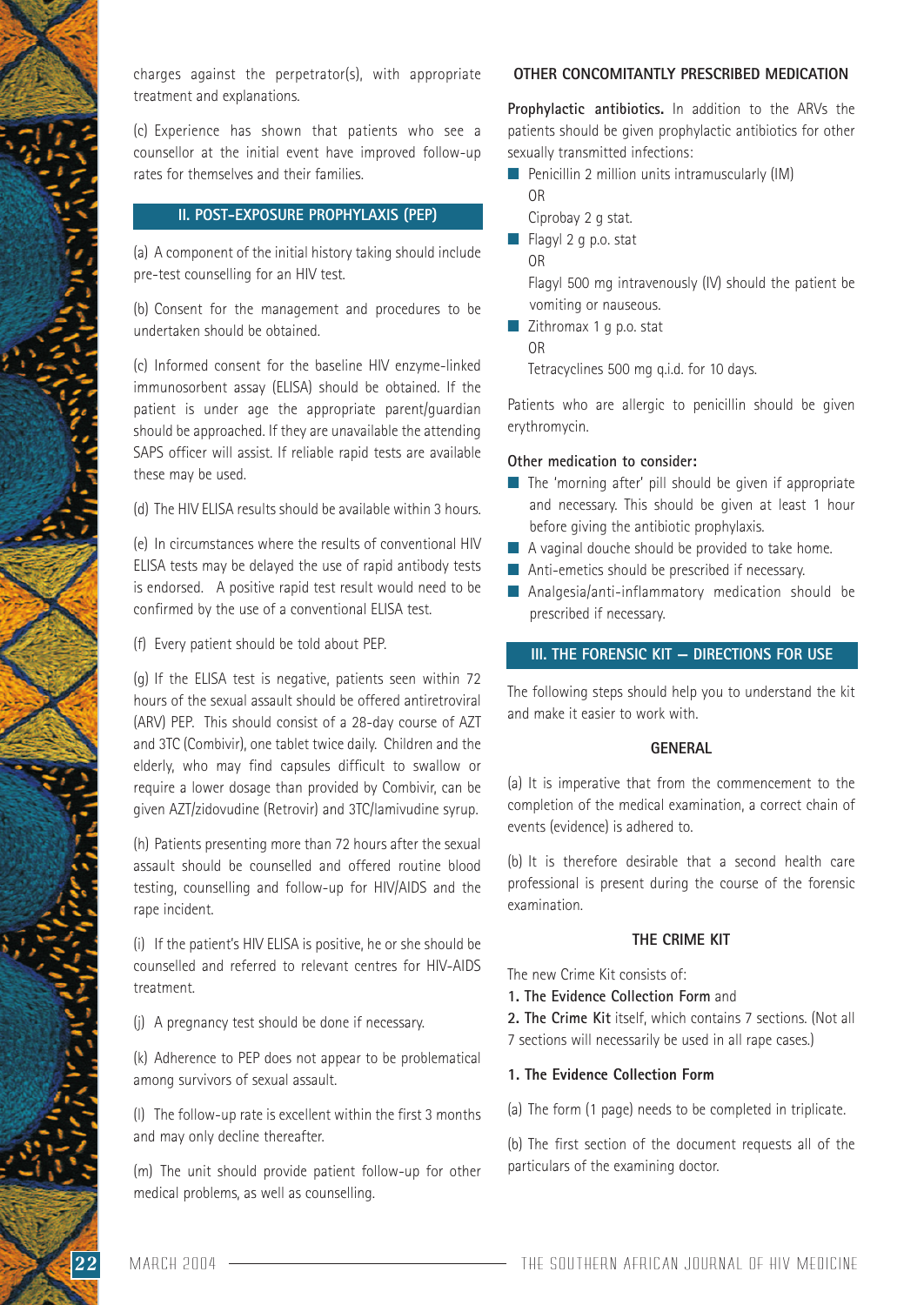(c) The second section asks the patient when he/she last had consensual intercourse. It is vital that this question be asked, although it may prove difficult, because if consensual intercourse has taken place within 5 - 7 days before the assault semen from the consenting partner may still be present. This can make the forensic examination difficult to interpret.

(d) Should consensual intercourse have taken place within 5 - 7 days before the assault the justice system may request a blood sample, for DNA testing of the initial consenting partner, prior to going to court

(e) The third section requests all of the patient's details.

*This is a vital part of the form that must be completed, as it is the only piece of documentation showing the patient's name and details, since these cannot be reflected on the outside of the forensic collection box.*

(f) The fourth section requests the doctor or examiner to list the specimens that have been taken.

(g) The doctor and patient both need to sign the form.

(h) The first copy of the form should be placed in the Crime Kit box.

(i) The doctor retains the second copy in the patient's file for medico-legal purposes should the case go to court.

(j) The third copy, together with the forensic evidence bag, is handed to the member of the Family Crime and Sexual Violence Unit (FCS) unit or SAPS unit who collects the kit.

# **2. THE CRIME KIT**

# **A. Section 1. The oral swab**

This is used to detect any seminal fluid present in the buccal cavity if the patient has been forced to perform oral sex .

# **The kit contains the following:**

- A swab box
- A swab
- An evidence seal.

*NB: the swab must not be moistened.*

#### **Procedure:**

Swab the following areas with the same swab:

- Under the tongue
- Along the inner, outer, upper and lower gum line
- The cheek
- The palate.

There are extra swabs if necessary. Then:

- Place the swab in the box
- Fold as instructed
- Seal with an evidence seal.

# **B. Section 2. Collection of underwear**

#### **The kit contains the following:**

A brown paper bag for the panties (or panties and/or pad) worn during or immediately after the assault. *NB: sanitary pads attached to panties should be left attached.*

# **Procedure:**

The instructions request:

- Collection of the patient's panties and/or sanitary pad that she may have been wearing during or immediately after the assault.
- If the pad is separate from the panties, cover the adhesive (outside) side of the pad with the wax strip provided.
- If the victim is a man or boy, the underpants must be collected.
- Place all items in the bag.
- Seal the bag by removing the self-adhesive backing from the bag.
- Place the evidence sticker where the lip and the body of the bag meet.
- If the patient was wearing a tampon, see Section 7 (Tampon collection).

# **C. Section 3. Collection of other evidence from the patient's body**

This section provides for the correct removal of evidence from the patient's body.

There are two steps (C.1 and C.2) to this part of the kit.

# **C.1. Collection of evidence from the patient's body, e.g. foreign debris and/or dried secretions**

#### **The kit contains the following:**

- Sterile swabs
- Sharp-pointed sterile swabs (2)
- Sterile water
- Ruler
- Box for swabs
- A catch paper for reference samples.

#### **Procedure:**

- Look for any areas on the body on which there may be dried secretions, and also ask the patient if they feel any area(s) of dried and/or caked secretions on their body.
- To identify secretions, ask the patient if she/he knows where they might be. Ask the patient if the perpetrator kissed, licked or bit her/him anywhere. Those areas should be swabbed.
- To prevent destroying any evidence, one evidence source should be swabbed at a single time.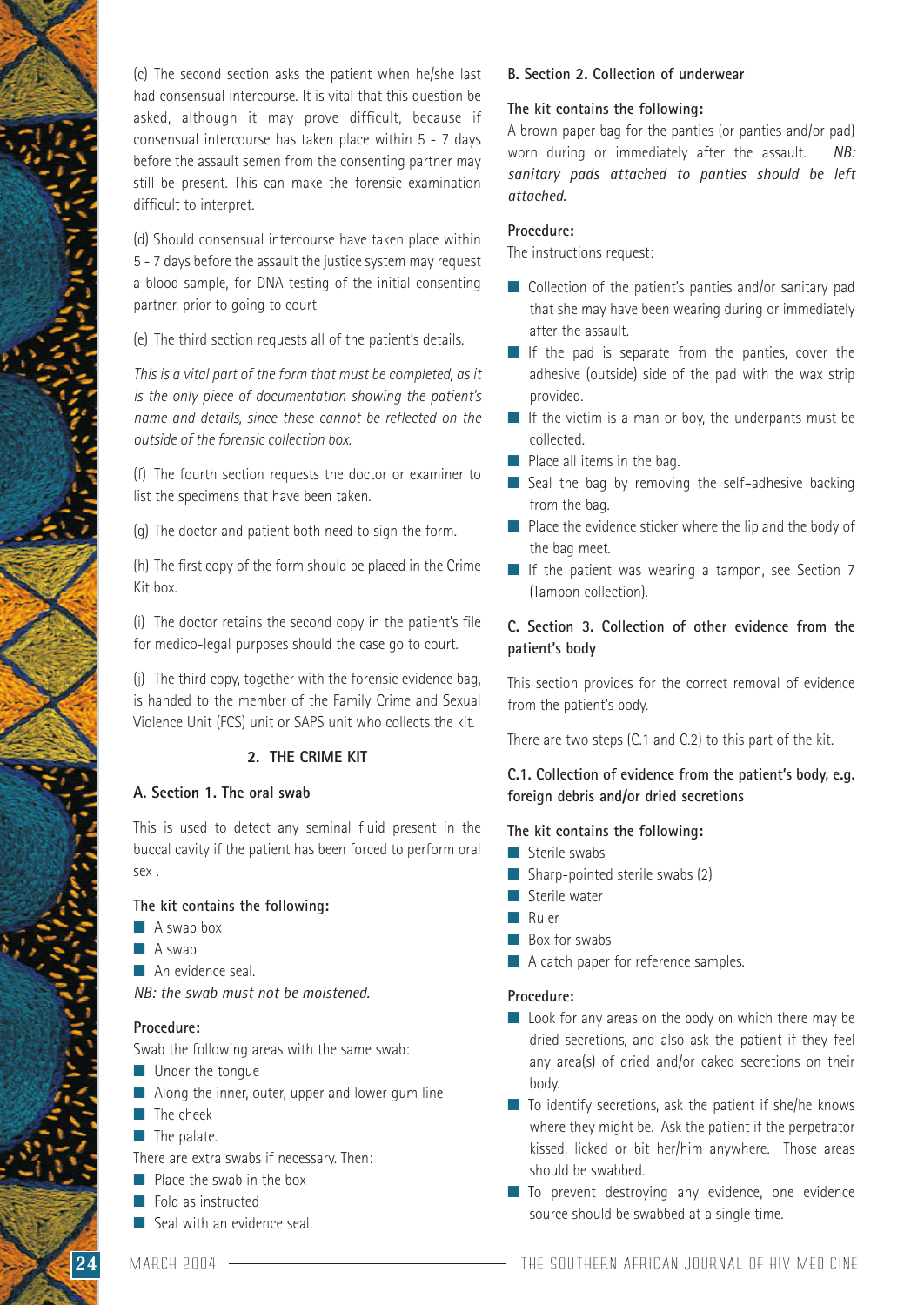- This means one 'stain' per swab. *This is to prevent mixing evidence if there was more than one attacker.*
- The swab should be moistened with the sterile water provided before swabbing the body area.
- $\blacksquare$  If the patient reports having scratched the perpetrator, fingernail scrapings must be taken. Before swabbing under the fingernail(s) loosen the debris with a sterile blade (2 swabs with sharp points are provided in the kit) which can be used to swab under the nail(s). The swab must be moistened with the sterile water provided.
- $\blacksquare$  Any bruise(s)/bite mark(s) should be measured with the ruler provided.
- Pack the swabs in the box provided.
- Break off the ends and close with an evidence seal.

#### **C.2. Collection of evidence from the patient's hair**

#### **The kit contains the following:**

- A comb
- A catch paper for the head combings
- A catch paper for reference samples.

#### **Hair combing procedure:**

- Place the catch paper under the patient's head.
- Comb the hair so that any loose hair or debris fall onto the catch paper marked **'head hair combing'.** Ensure that there are sufficient samples.
- Comb hair in a downward direction to ensure that any foreign debris falls onto the catchment paper.
- You may use your fingers to ruffle the hair to loosen any debris that may be stuck in the hair.
- $\blacksquare$  Fold the paper with the comb inside it.
- Place in pack.
- Seal the pack with an evidence sticker.

#### **Reference head hair:**

- Pull at least 5 hairs from the top, back, front, left and right side of the head.
- Place the hair on the catch paper marked pulled **'reference head hair'.**
- Fold the paper and seal with an evidence seal.

# **D. Section 4. Collection of debris that will link the patient to the location of the assault**

#### **The kit contains the following:**

- Catch paper marked **'debris A'** for matted hair from the head *or* body which might indicate blood/semen
- Catch paper marked **'debris B'** for debris taken from the body.

# **Procedure for collecting samples:**

#### **Debris A:**

- $\Box$  Look for matted hair on the head and/or body that may indicate blood/semen.
- Cut the hair over the catch paper marked **'debris A'**.

■ Fold the paper and seal with the evidence seal.

#### **Debris B:**

- Collect any debris such as soil, leaves, grass and hair that may be present during the examination.
- Use a spatula and remove the debris from the patient's body.
- Place it on the catch paper marked 'debris **B'**.
- Fold the paper.
- Seal with the evidence seal.

#### **E. Section 5. Collection of pubic hair and reference hair**

*This is done to attempt to identify the perpetrator.*

This section contains two sub-sections: E1 for samples of pubic hair and E2 for reference hair.

#### **The kit contains the following:**

#### ■ A comb

- Catch paper marked 'pubic hair combing'
- Catch paper marked 'reference pubic hair'.

#### **E.1. Pubic hair combing**

#### **Procedure for collecting pubic hair combings:**

- Place the catch paper marked **'pubic hair combing'** under the patient's buttocks.
- Comb the hair in a downward direction over the catch paper.
- Comb with your fingers to assist in loosening debris.
- If matted hair is noted, cut it off over the catch paper.
- Fold the paper.
- Seal with evidence seal.

#### **E.2. Reference hair**

#### **Procedure for collecting reference pubic hair combings:**

- This is needed for microscopic screening
- With the patient's consent, pull out about 10 pubic hairs.
- Place the hair into the catch paper marked 'reference **pubic hair'.**
- Fold.
- Seal with the evidence seal.

# **F. Section 6. Collection of anal samples (used in anal rape)**

*NB. The ano-rectal examination should be carried out before the vaginal examination to prevent crosscontamination of evidence.*

# **The kit contains the following:**

- Two swabs
- An amp of sterile water
- Racks marked **'A'** and **'B'.**